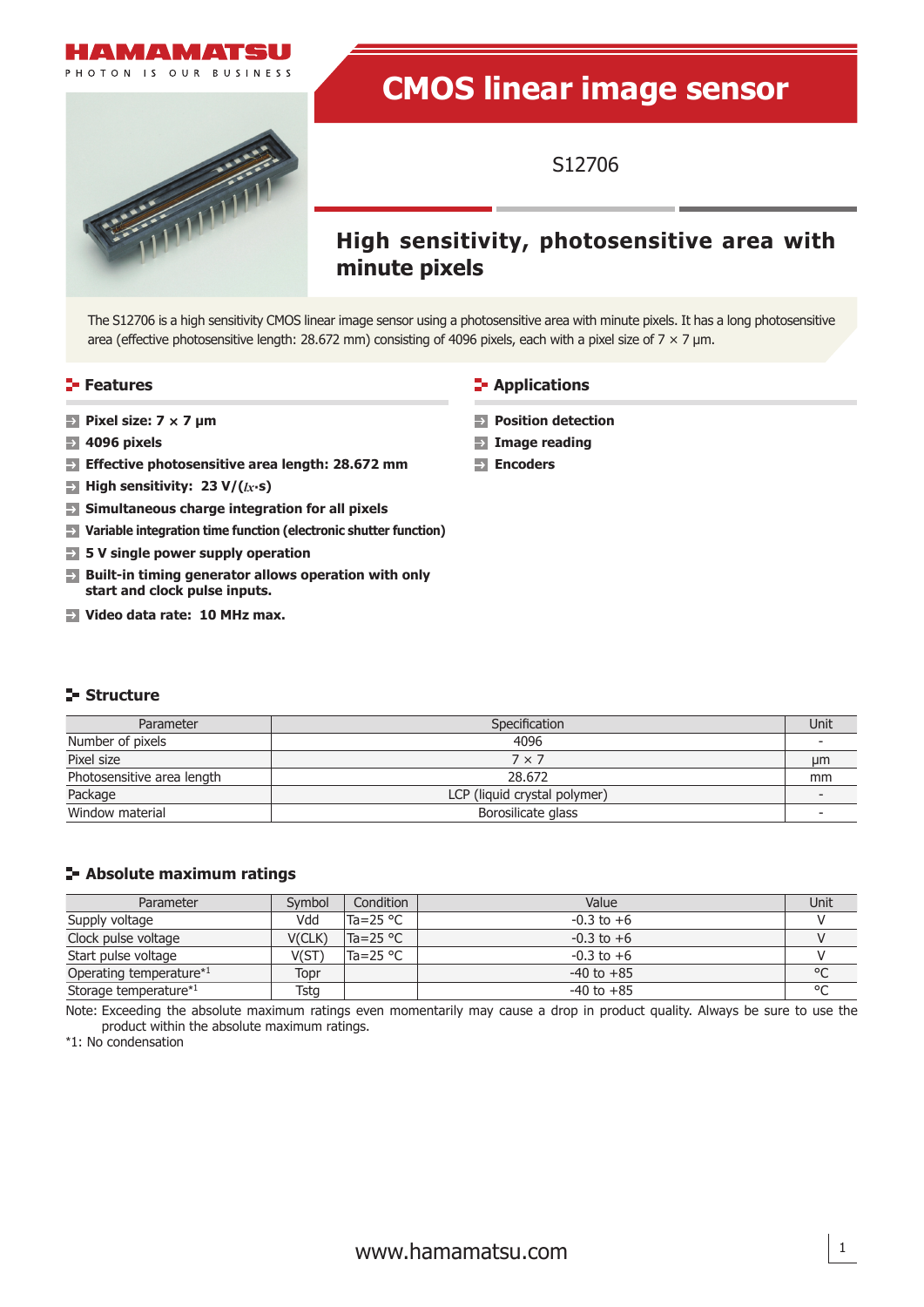# **Recommended terminal voltage (Ta=25 °C)**

| Parameter           |            | Svmbol | Min. | Typ. | Max.         | Unit |
|---------------------|------------|--------|------|------|--------------|------|
| Supply voltage      |            | Vdd    | 4.75 |      | 5.25         |      |
| Clock pulse voltage | High level | V(CLK) |      | Vdd  | $Vdd + 0.25$ |      |
|                     | Low level  |        |      |      | 0.3          |      |
|                     | High level | V(ST   |      | Vdd  | $Vdd + 0.25$ |      |
| Start pulse voltage | Low level  |        |      |      |              |      |

# **Input terminal capacitance (Ta=25 °C, Vdd=5 V)**

| Parameter                                   | Svmbol   | Min. | Typ. | Max. | Unit        |
|---------------------------------------------|----------|------|------|------|-------------|
| Clock pulse input terminal capacitance      | C(CLK)   |      |      |      | n-          |
| Start<br>: pulse input terminal capacitance | CCT<br>ິ |      |      |      | $n_{\rm h}$ |

# **Electrical characteristics [Ta=25 °C, Vdd=5 V, V(CLK)=V(ST)=5 V]**

| Parameter                  | Svmbol | Min.  | Typ.                     | Max.                     | Unit |
|----------------------------|--------|-------|--------------------------|--------------------------|------|
| Clock pulse frequency      | f(CLK) | 200 k | 5 M                      | 10 M                     | Hz   |
| Data rate                  | DR     |       | f(CLK)                   | $\overline{\phantom{0}}$ | Hz   |
| Output impedance           | ۷O     | 70    | $\overline{\phantom{a}}$ | 260                      |      |
| Current consumption* $2*3$ | Iс     | 20    | 40                       | 60                       | mA   |

\*2: f(CLK)=10 MHz

\*3: Current consumption increases as the clock pulse frequency increases. The current consumption is 10 mA typ. at f(CLK)=200 kHz.

#### **E** Electrical and optical characteristics [Ta=25 °C, Vdd=5 V, V(CLK)=V(ST)=5 V, f(CLK)=10 MHz]

| Parameter                         | Symbol              | Min. | Typ.        | Max. | Unit             |
|-----------------------------------|---------------------|------|-------------|------|------------------|
| Spectral response range           | Λ                   |      | 400 to 1000 |      | nm               |
| Peak sensitivity wavelength       | $\lambda$ p         |      | 600         |      | nm               |
| Photosensitivity*4                | S                   |      | 23          |      | $V/(lx \cdot s)$ |
| Conversion efficiency*5           | <b>CE</b>           |      | 25          |      | $\mu V/e^-$      |
| Dark output voltage*6             | Vd                  |      | 0.2         |      | mV               |
| Saturation output voltage*7       | <b>Vsat</b>         | 1.5  | 2.0         | 2.5  |                  |
| Readout noise                     | Nread               | 0.5  | 1.0         | 1.8  | mV rms           |
| Dynamic range 1 <sup>*8</sup>     | Drange1             |      | 2000        |      | times            |
| Dynamic range 2 <sup>*9</sup>     | Drange <sub>2</sub> |      | 10000       |      | times            |
| Output offset voltage             | Voffset             | 0.3  | 0.5         | 0.9  |                  |
| Photoresponse nonuniformity*4 *10 | <b>PRNU</b>         |      | ±2          | ±10  | $\frac{0}{0}$    |
| Image lag*11                      | IL                  |      |             | 0.1  | $\frac{0}{0}$    |

\*4: Measured with a tungsten lamp of 2856 K

\*5: Output voltage generated per one electron

\*6: Integration time=10 ms

\*7: Diference from Voffset

\*8: Drange1 = Vsat/Nread

\*9: Drange2 = Vsat/Vd Integration time=10 ms

Dark output voltage is proportional to the integration time and so the shorter the integration time, the wider the dynamic range. \*10: Photoresponse nonuniformity (PRNU) is the output nonuniformity that occurs when the entire photosensitive area is uniformly illuminated by light which is 50% of the saturation exposure level. PRNU is measured using 4090 pixels excluding 3 pixels each at both ends, and is defined as follows: PRNU =  $\Delta$ X/X  $\times$  100 (%)

X: average output of all pixels,  $\Delta X$ : difference between X and maximum output or minimum output

\*11: Signal components of the preceding line data that still remain even after the data is read out in a saturation output state. Image lag increases when the output exceeds the saturation output voltage.

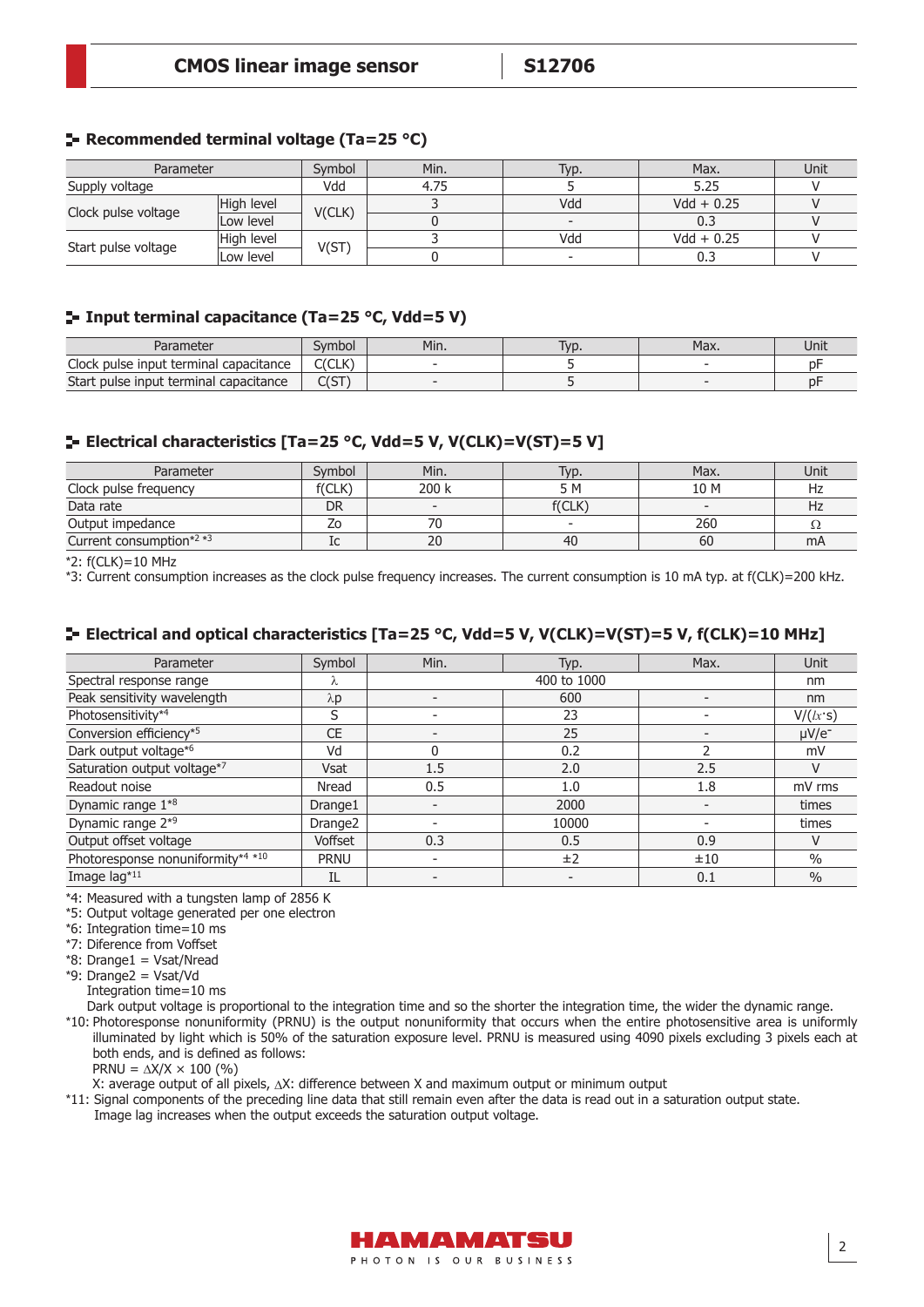

# **F** Spectral response (typical example)

KMPDB0397EA

# **Block diagram**



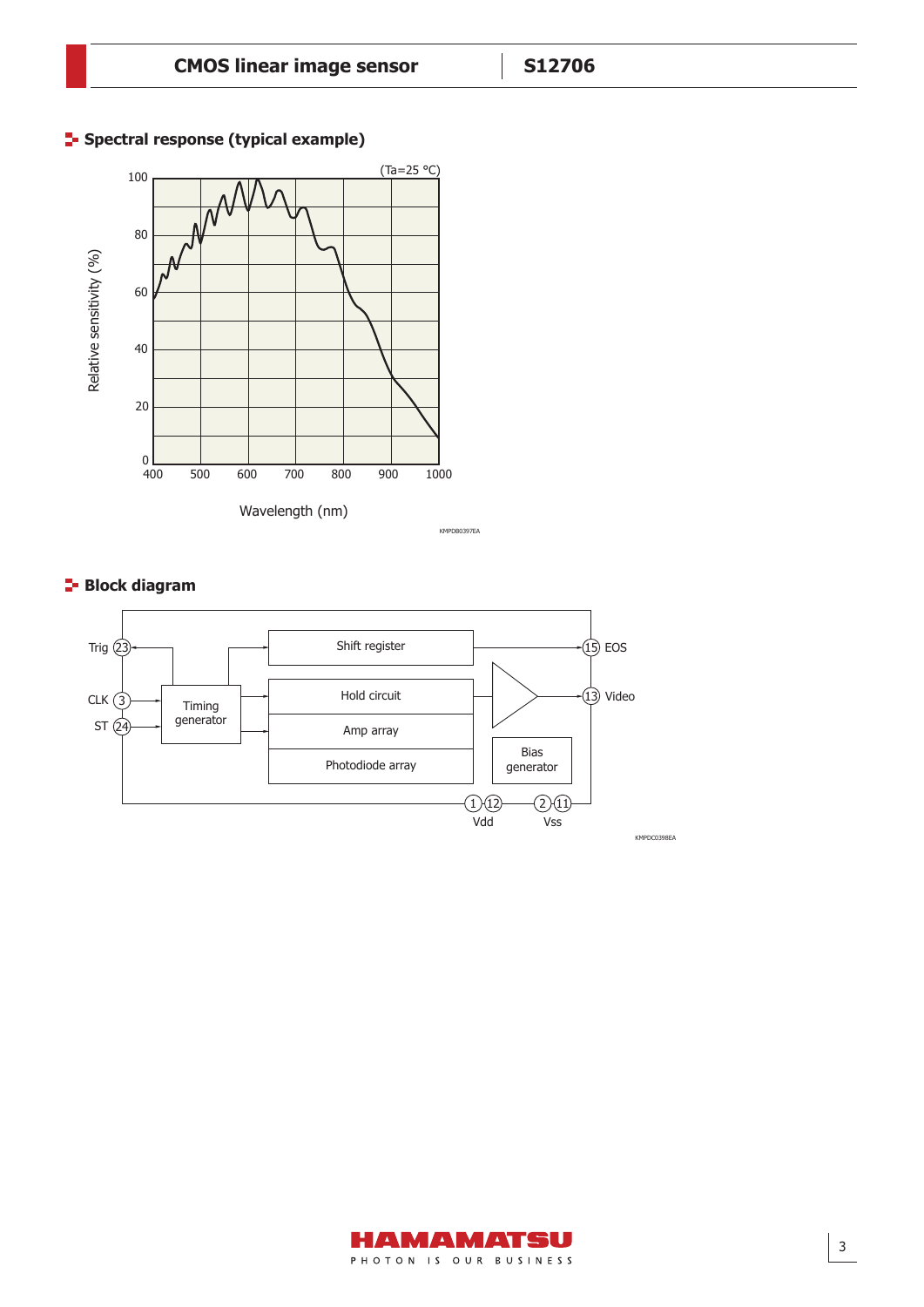# **<sup>1</sup>** Output waveforms of one pixel

The timing for acquiring the Video signal is synchronized with the rising edge of Trig pulse (See red arrow below.).



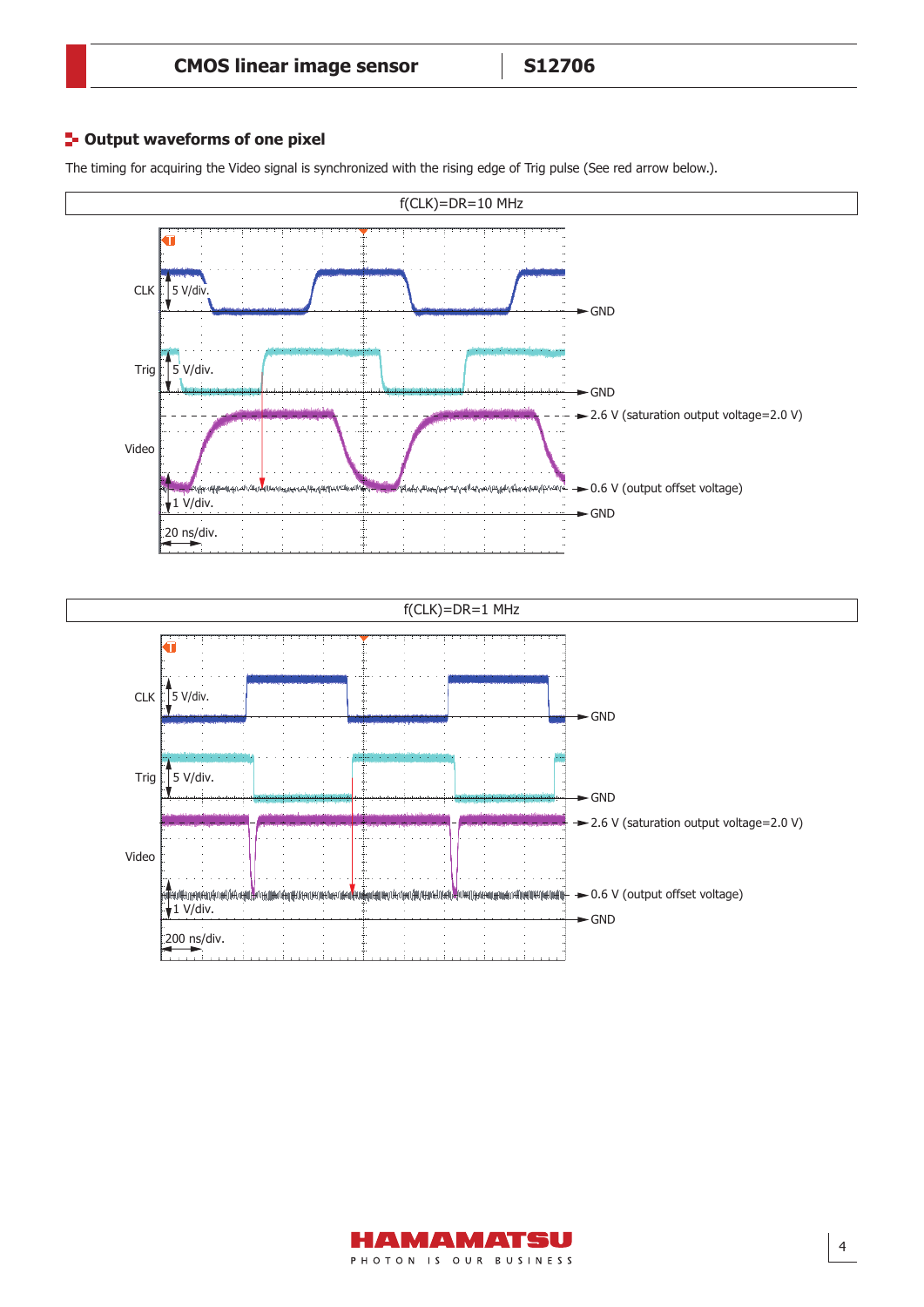# **Timing chart**



KMPDC0480EA

| Parameter                       | Symbol              | Min.      | Typ.                     | Max. | Unit |
|---------------------------------|---------------------|-----------|--------------------------|------|------|
| Start pulse cycle*12            | tpi(ST)             | 98/f(CLK) |                          |      |      |
| Start pulse high period*12 *13  | thp(ST)             | 6/f(CLK)  |                          |      |      |
| Start pulse low period          | t p(ST)             | 92/f(CLK) | $\overline{\phantom{a}}$ |      |      |
| Start pulse rise and fall times | $tr(ST)$ , $tf(ST)$ |           | 10                       | 30   | ns   |
| Clock pulse duty ratio          |                     |           | 50                       | 55   | $\%$ |
| Clock pulse rise and fall times | tr(CLK), tf(CLK)    |           | 10                       | 30   | ns   |

\*12: Dark output increases if the start pulse cycle or the start pulse high period is lengthened.

\*13: The integration time equals the high period of ST plus 48 CLK cycles.

The shift register starts operation at the rising edge of CLK immediately after ST goes low.

The integration time can be changed by changing the ratio of the high and low periods of ST.

If the first Trig pulse after ST goes low is counted as the first pulse, the Video signal is acquired at the rising edge of the 89th Trig pulse.

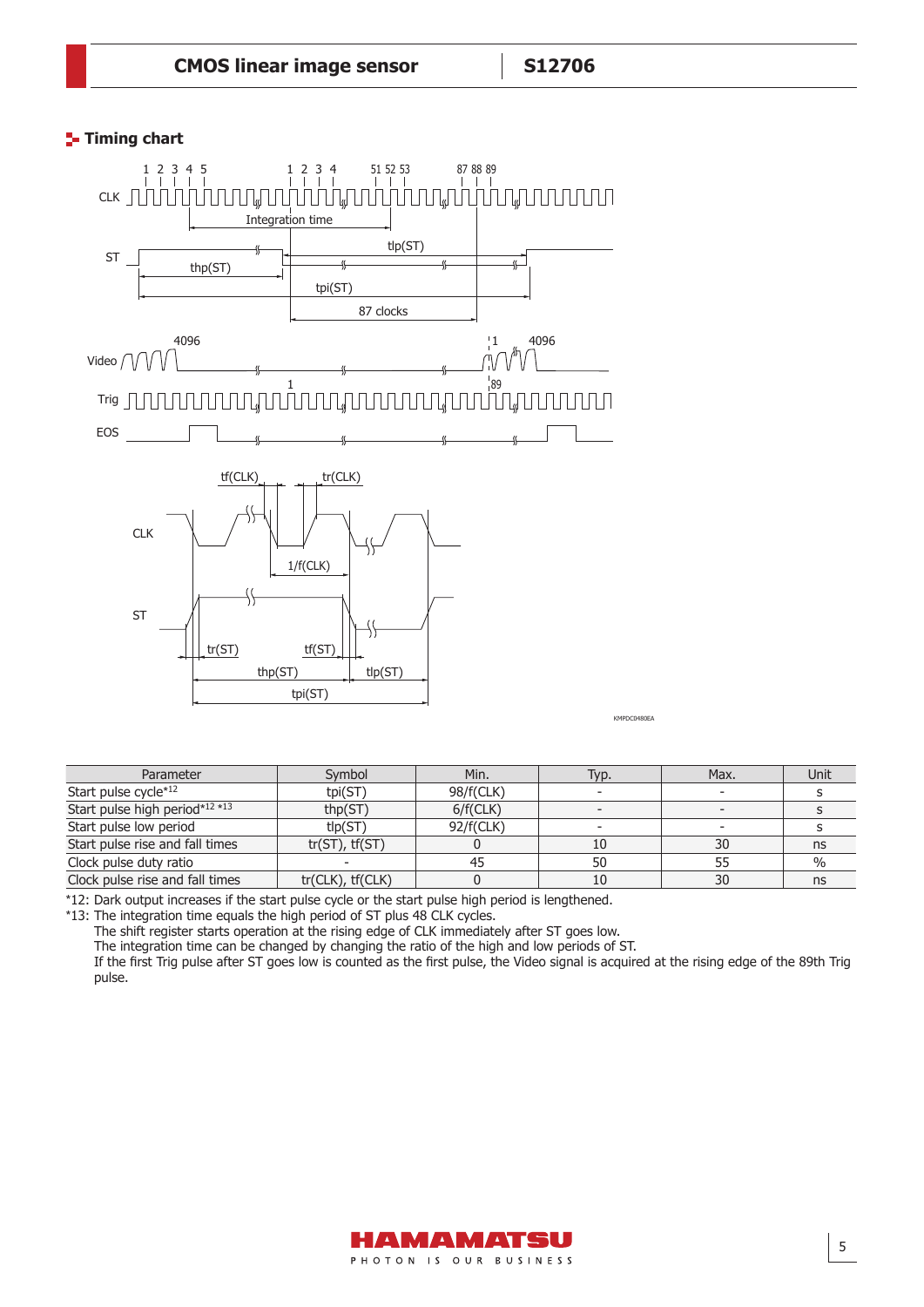# **Poperation example**

This example assumes that the clock pulse frequency is maximized (data rate is also maximized), the time of one scan is minimized, and the integration time is maximized

Clock pulse frequency  $=$  Data rate  $= 10$  MHz

Start pulse cycle =  $4188/f(CLK) = 4188/10 MHz = 418.8 \text{ }\mu\text{s}$ 

High period of start pulse = Start pulse cycle - Start pulse's low period min.

 $= 4188/f(CLK) - 92/f(CLK) = 4188/10 MHz - 92/10 MHz = 409.6 \text{ }\mu\text{s}$ 

Integration time is equal to the high period of start pulse + 48 cycles of clock pulses, so it will be  $409.6 + 4.8 = 414.4$  µs.



# **P** Dimensional outline (unit: mm)







Tolerance unless otherwise noted: ±0.1

- \*1: Distance from window upper surface to photosensitive surface
- \*2: Distance from package bottom to photosensitive surface
- \*3: Distance from package edge to photosensitive area center

\*4: Glass thickness

KMPDA0309EC

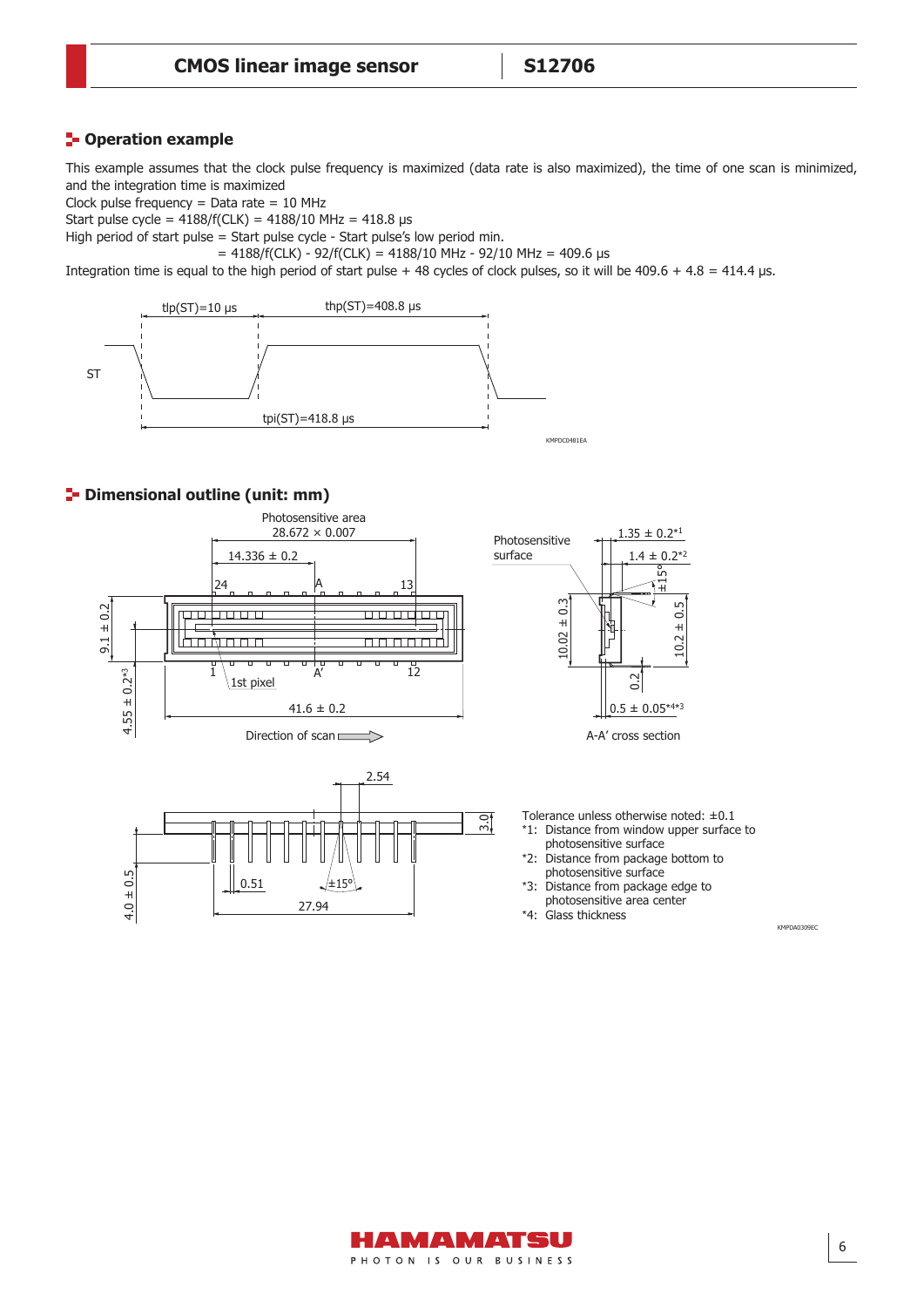# **Pin connections**

| Pin no. | Symbol     | I/O                      | Description    | Pin no. | Symbol     | I/O | Description                                  |
|---------|------------|--------------------------|----------------|---------|------------|-----|----------------------------------------------|
|         | Vdd        |                          | Supply voltage | 13      | Video      | O   | Video signal                                 |
|         | <b>Vss</b> | $\overline{\phantom{0}}$ | <b>GND</b>     | 14      | NC         | ۰.  | No connection                                |
|         | <b>CLK</b> |                          | Clock pulse    | 15      | <b>EOS</b> | O   | End of scan                                  |
| 4       | <b>NC</b>  | $\overline{\phantom{a}}$ | No connection  | 16      | NC         | ۰.  | No connection                                |
| 5       | NC.        | $\overline{\phantom{a}}$ | No connection  | 17      | <b>NC</b>  | Ξ.  | No connection                                |
| 6       | <b>NC</b>  | $\overline{\phantom{0}}$ | No connection  | 18      | NC         | -   | No connection                                |
|         | NC.        | $\overline{\phantom{a}}$ | No connection  | 19      | NC.        | Ξ.  | No connection                                |
| 8       | <b>NC</b>  | $\overline{\phantom{0}}$ | No connection  | 20      | NC         | ۰.  | No connection                                |
| 9       | NC.        | $\overline{\phantom{a}}$ | No connection  | 21      | NC.        | Ξ.  | No connection                                |
| 10      | <b>NC</b>  | $\overline{\phantom{a}}$ | No connection  | 22      | NC         | ۰.  | No connection                                |
| 11      | <b>Vss</b> | $\overline{\phantom{a}}$ | <b>GND</b>     | 23      | Trig       | O   | Trigger pulse for video signal<br>acqusition |
| 12      | Vdd        |                          | Supply voltage | 24      | <b>ST</b>  |     | Start pulse                                  |

Note: Leave the "NC" terminals open and do not connect them to GND.

Connect a buffer amplifier for impedance conversion to the video output terminal so as to minimize the current flow. As the buffer amplifier, use a high input impedance operational amplifier with JFET or CMOS input.

# **Recommended soldering conditions**

| IINMOM<br>aramete.         | Jilication                                          | Note |
|----------------------------|-----------------------------------------------------|------|
| Soldering<br>rature<br>nne | 260 °C<br>less<br>cocondi<br>or<br>max.<br>Lunas nr |      |

Note: When you set soldering conditions, check that problems do not occur in the product by testing out the conditions in advance.

# **Precautions**

#### (1) Electrostatic countermeasures

This device has a built-in protection circuit against static electrical charges. However, to prevent destroying the device with electrostatic charges, take countermeasures such as grounding yourself, the workbench and tools. Also protect this device from surge voltages which might be caused by peripheral equipment.

(2) Light input window

If dust or dirt gets on the light input window, it will show up as black blemishes on the image. When cleaning, avoid rubbing the window surface with dry cloth or dry cotton swab, since doing so may generate static electricity. Use soft cloth, paper or a cotton swab moistened with alcohol to wipe dust and dirt off the window surface. Then blow compressed air onto the window surface so that no spot or stain remains.

#### (3) UV light irradiation

This device is not designed to prevent deterioration of characteristics caused by UV exposure, so do not expose it to UV light.

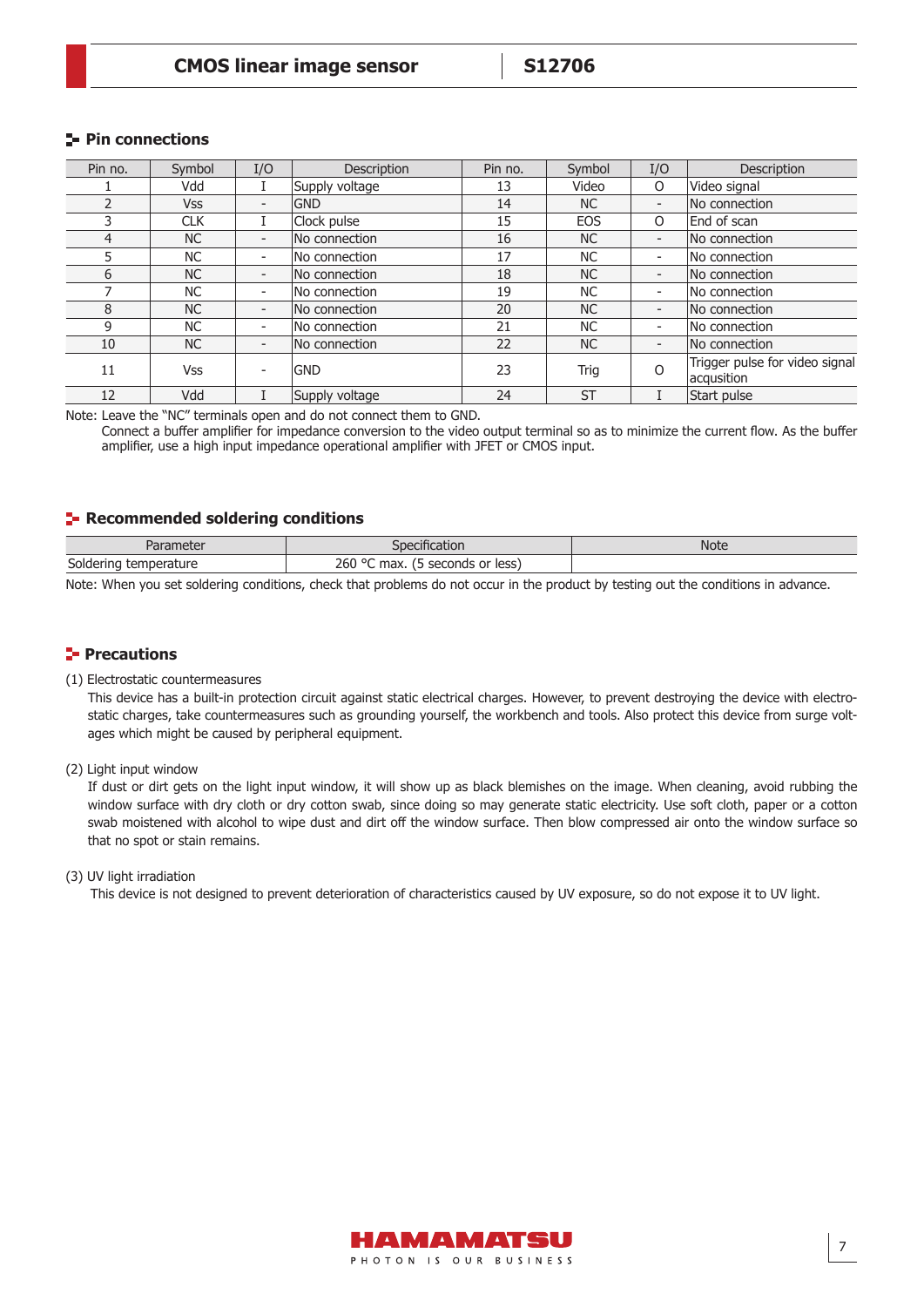# **E-** Application circuit example



# **F**-Related information

www.hamamatsu.com/sp/ssd/doc\_en.html

- Precautions
- ∙ Disclaimer
- ∙ Image sensors
- Technical information
- ⸱ CMOS linear image sensors